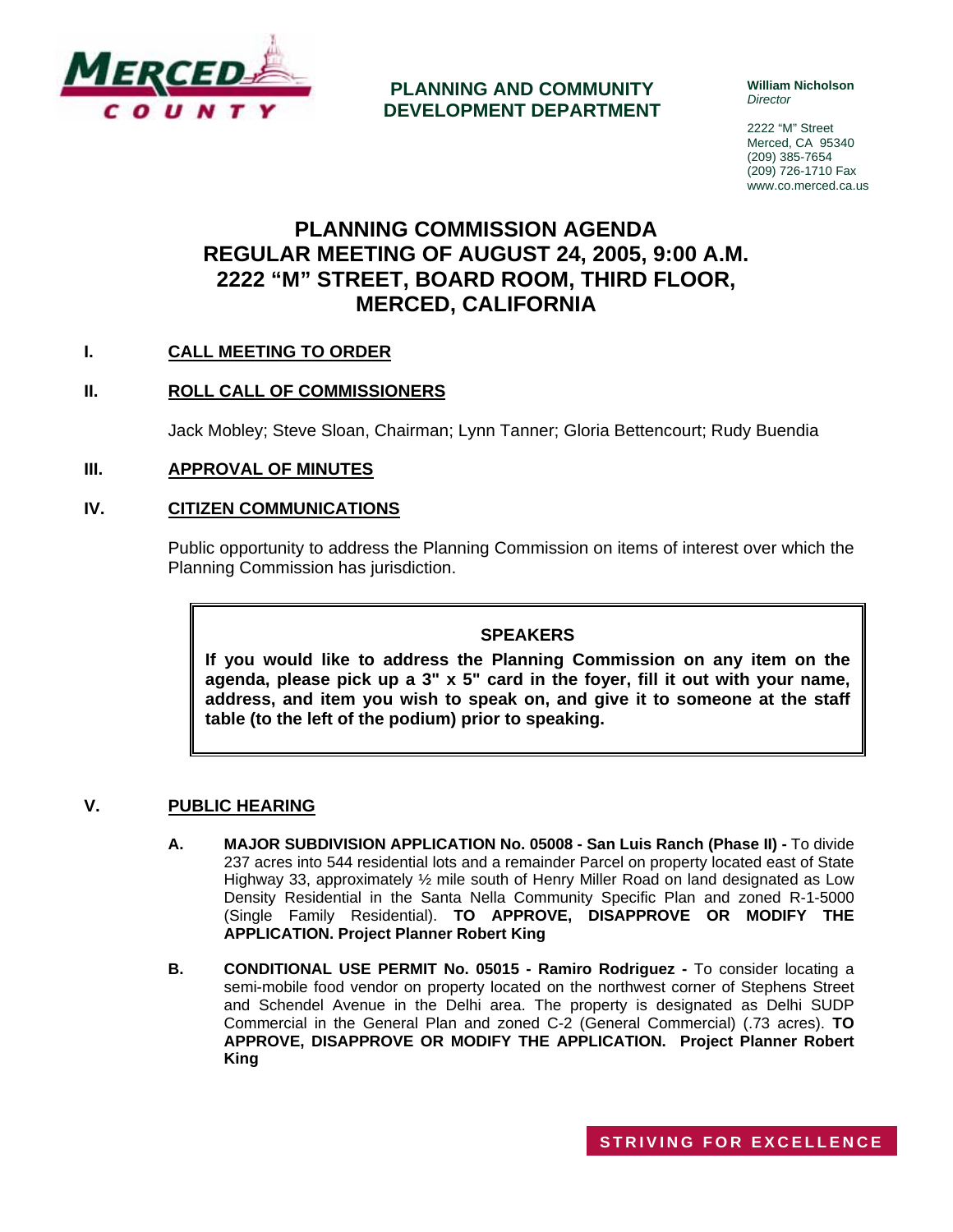- **C. MINOR SUBDIVISION APPLICATION No. 05021 Stillman Family Trust –** To divide 157 acres into seven parcels; Parcels 1 through 6 being 20 acres in size and Parcel 7 being 36.8 acres. The project is located on the north side of Childs Avenue, 750 feet east of Burchell Avenue in the Planada area designated Agricultural in the General Plan and zoned A-1 (General Agricultural). **TO APPROVE, DISAPPROVE OR MODIFY THE APPLICATION. Project Planner James Holland**
- **D. ADMINISTRATIVE APPLICATION No. 05030 Victor Santoyo** To locate a Semi-Mobile Food Vendor business (Taco Truck) on a vacant 0.6 acre parcel located at the southern end of the El Nido SUDP, immediately east of State Highway 59. The project site is designated Commercial-Transition (C-T) in the General Plan and zoned C-2 (General Commercial). **TO APPROVE, DISAPPROVE OR MODIFY THE APPLICATION. Project Planner James Holland**
- **E. ZONE CODE TEXT AMENDMENT No. 05002 M.A. Maxwell** To modify Chapter 18.08 Residential Zones of the Merced County Zoning Code to allow considering a possible 10 percent reduction to the minimum lot width at front lot line requirement based upon consideration of certain criteria in all residential zoning districts (Interior and Corner Lots, but not Cul-de-sac or Bulb Connection Lots). This Zoning Code Text Amendment will apply countywide. **TO APPROVE, DISAPPROVE OR MODIFY THE APPLICATION. Project Planner Dave Gilbert**

#### **VI. CORRESPONDENCE**

# **VII. DIRECTOR'S REPORT**

 **A. Items of interest pertaining to the Planning Commission** 

# **LUNCH BREAK**

**1:00 PM**

# **VIII. GENERAL BUSINESS**

 **A. Joint Study Session with the Board of Supervisors – Agricultural Mitigation Recommendations from the Countywide Agricultural Preservation Strategies (CAPS) Committee** 

#### **VIII. ADJOURNMENT**

#### **APPEALS**

Any person may appeal any action of the Planning Director or Planning Commission within five (5) calendar days after the day the action is made. [Within ten (10) calendar days of action on subdivisions]. The deadline for appeals of Planning Commission actions, excluding subdivisions, is 5:00 p.m. on the Monday following the Planning Commission meeting. Please note that appeals may not be submitted on days that the County is officially closed.

Appeals of Planning Director's actions may be filed with the Planning Department and appeals of Planning Commission actions may be filed with the Clerk of the Board of Supervisors. Appeals must state appellant's name, action appealed and reasons for appeal. A filing fee set by Resolution of the Board of Supervisors must be submitted with the written appeal.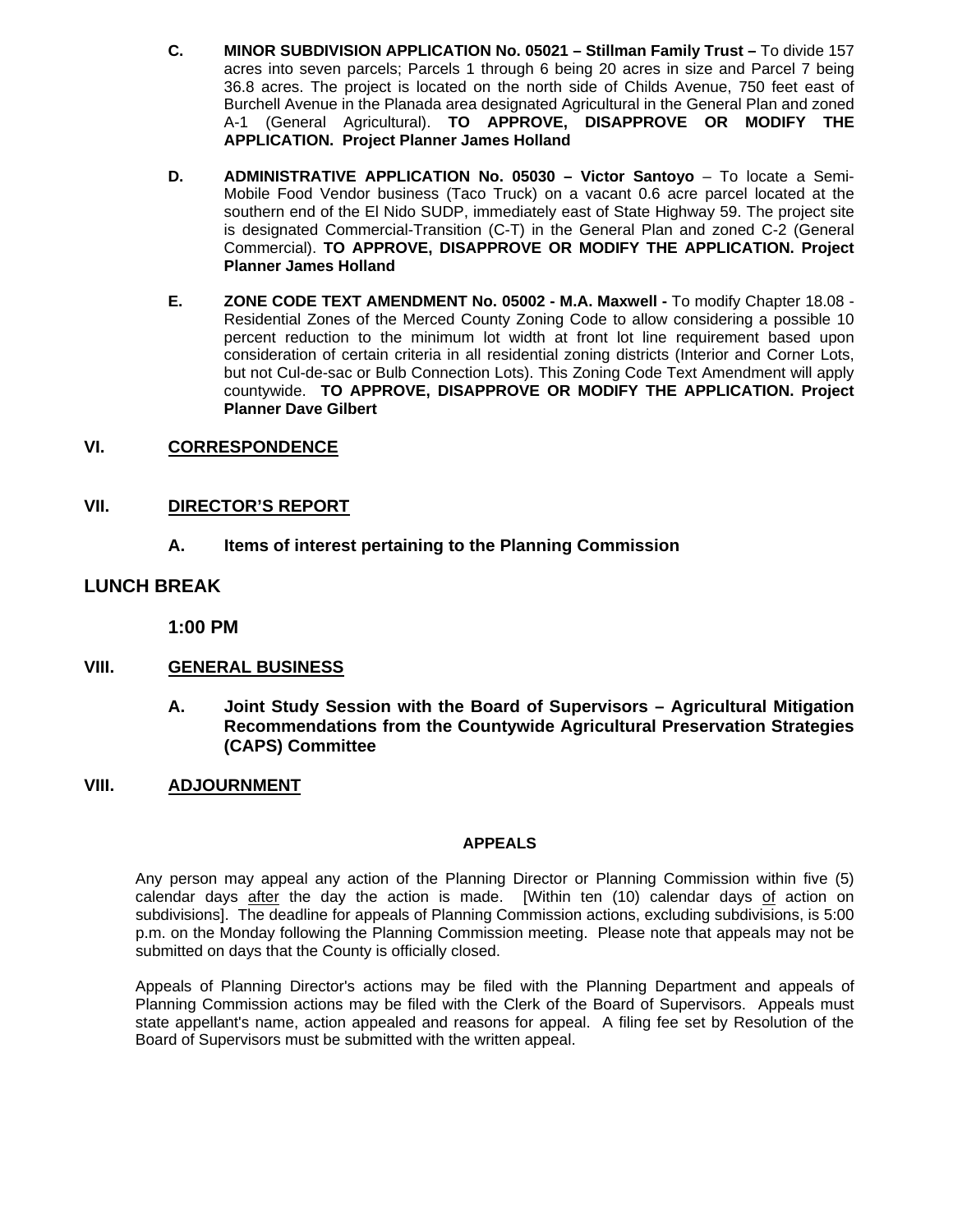# **MERCED COUNTY PLANNING COMMISSION MINUTES FOR MEETING OF AUGUST 24, 2005**

A recording on tape and original minutes (for reference purposes only) of the Merced County Planning Commission meeting of August 24, 2005, are available in the Merced County Planning and Community Development Department, 2222 "M" Street, Second Floor, Merced, California.

# **I. CALL MEETING TO ORDER**

The regularly scheduled meeting of the Merced County Planning Commission was called to order at 9:11 a.m., on August 24, 2005, in the Board Chambers located at 2222 "M" Street, Third Floor, Merced, California.

# **II. ROLL CALL OF COMMISSIONERS**

| <b>Commissioners Present:</b> | <b>Commissioner Jack Mobley</b><br><b>Commissioner Steve Sloan-Chairman</b><br><b>Commissioner Lynn Tanner</b><br><b>Commissioner Gloria Bettencourt</b><br><b>Commissioner Rudy Buendia</b>  |
|-------------------------------|-----------------------------------------------------------------------------------------------------------------------------------------------------------------------------------------------|
| <b>Staff Present:</b>         | William Nicholson, Planning and Community Development<br>Director<br>Kim Lewallen, Recording Secretary<br>Dave Gilbert, Planner III<br>James Holland, Planner III<br>Robert King, Planner III |
| Legal Staff:                  | Ruben Castillo, County Counsel                                                                                                                                                                |

Commissioners Absent: None

# **III. APPROVAL OF MINUTES**

# **M/S BETTENCOURT - MOBLEY, AND CARRIED BY A VOTE OF 5 - 0, THE PLANNING COMMISSION APPROVED THE MINUTES OF JULY 27, 2005.**

# **IV. CITIZEN COMMUNICATIONS**

None

# **V. PUBLIC HEARINGS**

**A. MAJOR SUBDIVISION APPLICATION No. 05008 - San Luis Ranch (Phase II) -** To divide 237 acres into 544 residential lots and a remainder Parcel on property located east of State Highway 33, approximately ½ mile south of Henry Miller Road on land designated as Low Density Residential in the Santa Nella Community Specific Plan and zoned R-1-5000 (Single Family Residential). **TO APPROVE, DISAPPROVE OR MODIFY THE APPLICATION. Project Planner Robert King** 

Planner Robert King presented the Staff Report and Recommendation dated August 24, 2005.

Commissioner Bettencourt asked what the impact of 500 homes will be on Highway 33. Planner King stated that this was consistent with what was proposed for the Community Specific Plan.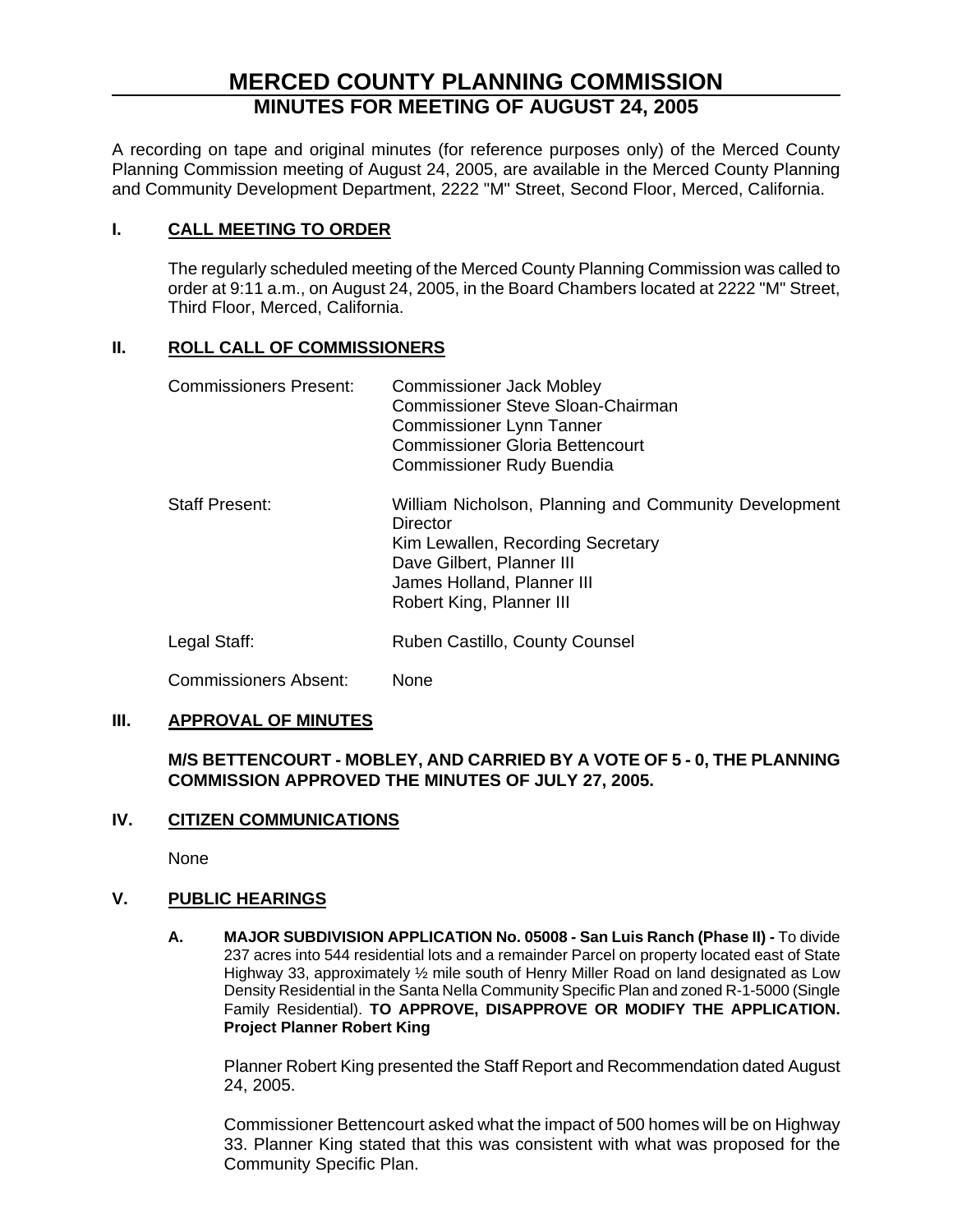# **MERCED COUNTY PLANNING COMMISSION Minutes – August 24, 2005**

**Page 2** 

The public hearing opened at 9:20 a.m.

Richard Strong, representative for the applicant, thanked staff for their work on this application and he is available for any questions.

Diana Westmoreland-Pedrozo, Merced County Farm Bureau, asked if the San Luis Water District is supplying water to this district. Chairman Sloan stated yes. Ms. Pedrozo asked Chairman Sloan if he is still a member of the San Luis Water District board. Chairman Sloan answered in the affirmative. She said there appears to be a conflict of interest if Chairman Sloan votes on this project since he was involved in approving water for this subdivision and asked for County Counsel's opinion.

Ruben Castillo, County Counsel, stated that there may be a conflict of interest and advised Chairman Sloan that he should recluse himself and turn the meeting over to the Vice Chairman Lynn Tanner. Chairman Sloan agreed and Commissioner Lynn Tanner chaired the remaining portion of this application.

The public hearing closed at 9:24 a.m.

**MOTION: M/S MOBLEY - BUENDIA, AND CARRIED BY A VOTE OF 4 - 0, CHAIRMAN SLOAN ABSTAINING THE PLANNING COMMISSION EXEMPTS MAJOR SUBDIVISION APPLICATION No. 05008, FROM CEQA.** 

**MOTION: M/S MOBLEY - BUENDIA, AND CARRIED BY A VOTE OF 4 - 0, CHAIRMAN SLOAN ABSTAINING THE PLANNING COMMISSION CONCURS WITH THE STAFF REPORT AND RECOMMENDATION DATED AUGUST 24, 2005, AND MAKES THE 9 FINDINGS SET FORTH IN THE STAFF REPORT AND, BASED ON THOSE 9 FINDINGS, APPROVES MAJOR SUBDIVISION APPLICATION No. 05008 SUBJECT TO THE 17 CONDITIONS WITH CONDITION #13 BEING DELETED AS SET FORTH IN THE STAFF REPORT AS FOLLOWS:** 

# **Conditions:**

- 1. A Final Map shall be recorded within two years of the Planning Commission approval date as required by the Merced County Subdivision Code.
- 2. Prior to the issuance of building permits the applicant shall provide the Planning and Community Development Department evidence that school development fees have been resolved to the satisfaction of the Gustine Unified School District. .
- 3. No grading shall be undertaken for the subdivision until completion of the following steps which partially implement the EIR on the Santa Nella Community Specific Plan:
	- a. The Habitat Conservation Plan (HCP) for the site has been approved by the U.S. Fish & Wildlife Service;
	- b. On-site Kit Fox corridor easements have been granted and funding has been deposited to ensure the proper management and main tenance of these corridors as outlined in the HCP;
	- c. The applicant demonstrate a good faith effort to enter into a Memorandum of Understanding (MOU) with the U.S. Fish and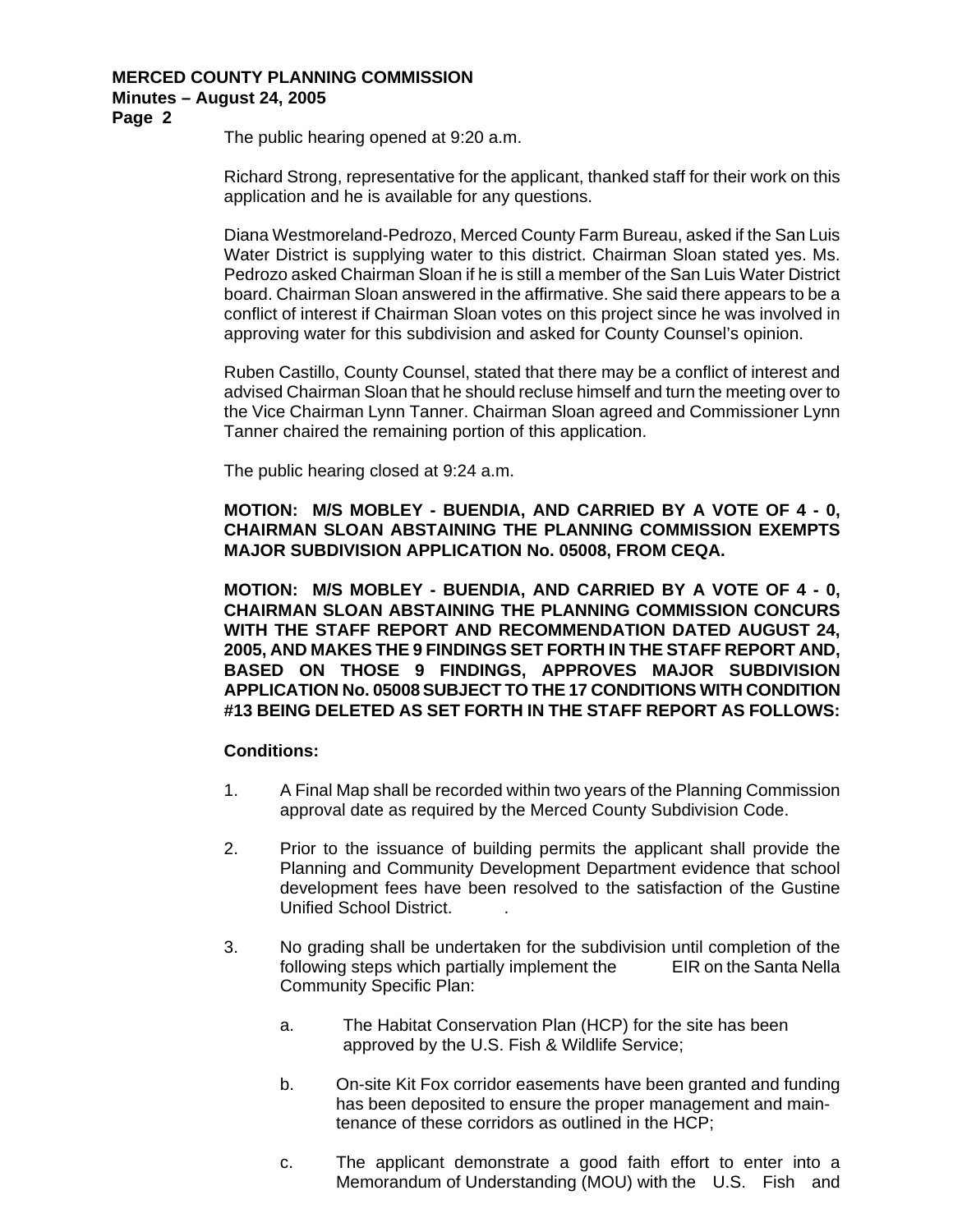Wildlife Service, State Department of Fish & Game, and various State and Federal agencies to ensure the long-term management of the Kit Fox corridors. This MOU is anticipated to be completed in approximately 12 months.

- 4. Prior to the Recordation of the Final Map the applicant shall provide the Planning and Community Development Department with "Can and Will Serve Letters" from both the San Luis Water District and the Santa Nella County Water District.
- 5. A noise study shall be prepared prior to recordation of the Final Map to determine whether projected noise levels will exceed 65 dBA Ldn. If sound exceed 65 dBA, measures to reduce noise levels (screening or increased setbacks) shall be identified and implemented as part of the project, and identified on the subdivision improvement plans. Sound alteration measures along Highway 33 shall incorporate landscaping improvements consistent with the guidelines in the Santa Nella CSP.
- 6. Satisfy Improvement Level 1 requirements as set forth in Chapter 16.08 of the Merced County Code.
- 7. Release and relinquish all abutters' rights of access to and from the entire Vera Cruz Drive and Highway 33 frontage as directed by the Public Works Roads Division.
- 8. Not withstanding Condition No. 3, all lot and street grading shall be completed prior to issuance of any building permits. The developer shall enter into an agreement with Public works that no occupancy shall take place until such time as all improvements are completed.
- 9. Provide temporary turnarounds at the ends of Street 1 and Street 12.
- 10. The developer is obligated to comply with Federal Regulations for storm water runoff issued by the United States Environmental Protection Agency (CFR 122 – 124).
- 11. Two points of access are required for emergency vehicle access (UFC 902.2.1). Emergency access points shall be provided to the satisfaction of the Merced County Fire Department.
- 12. Clearly delineate and label the proposed off-site drainage basin.
- 13. The developer shall form, annex to, or include Zones of Benefit for Landscape Maintenance, Street Lighting, and Storm Drainage.
- 14. This project shall comply with the Standard Conditions in Planning Commission Resolution No. 97-1.
- 15. Provide a Class I Bike Routes along Street1.
- 16. A condition monitoring fee of **\$480.00** shall be required prior to the recordation of the Final Map.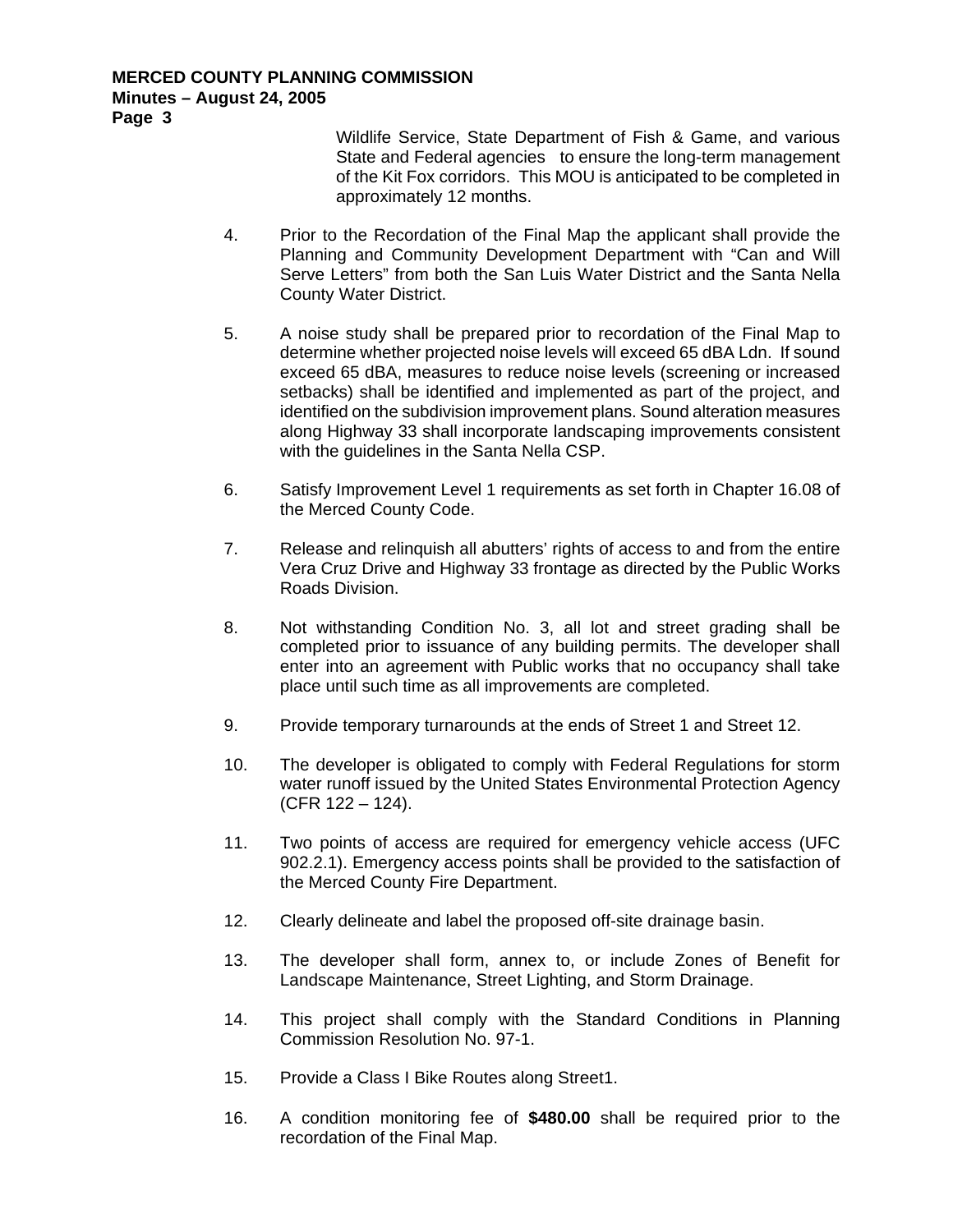**B. CONDITIONAL USE PERMIT APPLICATION No. 05015 - Ramiro Rodriguez -** To consider locating a semi-mobile food vendor on property located on the northwest corner of Stephens Street and Schendel Avenue in the Delhi area. The property is designated as Delhi SUDP Commercial in the General Plan and zoned C-2 (General Commercial) (.73 acres). **TO APPROVE, DISAPPROVE OR MODIFY THE APPLICATION. Project Planner Robert King**

**This item has been continued to the September 14, 2005 meeting.** 

**C. MINOR SUBDIVISION APPLICATION No. 05021 – Stillman Family Trust –** To divide 157 acres into seven parcels; Parcels 1 through 6 being 20 acres in size and Parcel 7 being 36.8 acres. The project is located on the north side of Childs Avenue, 750 feet east of Burchell Avenue in the Planada area designated Agricultural in the General Plan and zoned A-1 (General Agricultural). **TO APPROVE, DISAPPROVE OR MODIFY THE APPLICATION. Project Planner James Holland** 

Planner James Holland presented the Staff Report and Recommendation dated August 24, 2005.

The public hearing opened at 9:50 a.m.

Tom Stillman, applicant, stated he has owned and farmed this property for 15 years. He plans no changes to the property. He stated that 66% of the property adjacent to him is 20 acres or less. He also stated that he will look into the possibility of Williamson Act Contracts for his land. He will continue to preserve farmland. He has no problem with the public agencies comments. He asked for approval of this application.

Mary Fury, neighbor, passed out a letter to the Commissioners asking for denial of this application. She states that if there is a sale of this property could result in construction of one or more homes per parcel, increasing potential conflicts with existing agricultural use of the land. Each home site would need a well and septic system. She feels a water study is needed and an EIR is necessary.

Larry Rodriquez, neighbor, also has a concern with the well water. He feels that new homes will be built eventually there and would like to keep the land as agricultural.

Doug Galloway, neighbor east of the project, stated that maintenance of the existing on-site drainage is critical. Without it his property will be flooded with the flow of water from Mr. Stillman's property. The wells must run properly at all times.

Diana Westmoreland-Pedrozo, Merced County Farm Bureau, stated that she is against the premature parcelization of agricultural land. She asked that the Commissioners join the MID meeting happening on September  $6<sup>th</sup>$ . She feels that there is no guarantee of these parcels remaining in agriculture if they are sold.

Alicia Rodriguez, neighbor, stated that the quantity of water is a concern of her family. She feels the Stillman's property is used more for recreational purposes.

Mark Mayo, dairy owner, is concerned about houses being built if parcels are sold off. He has an agreement with Mr. Stillman to use some of this land for disposal of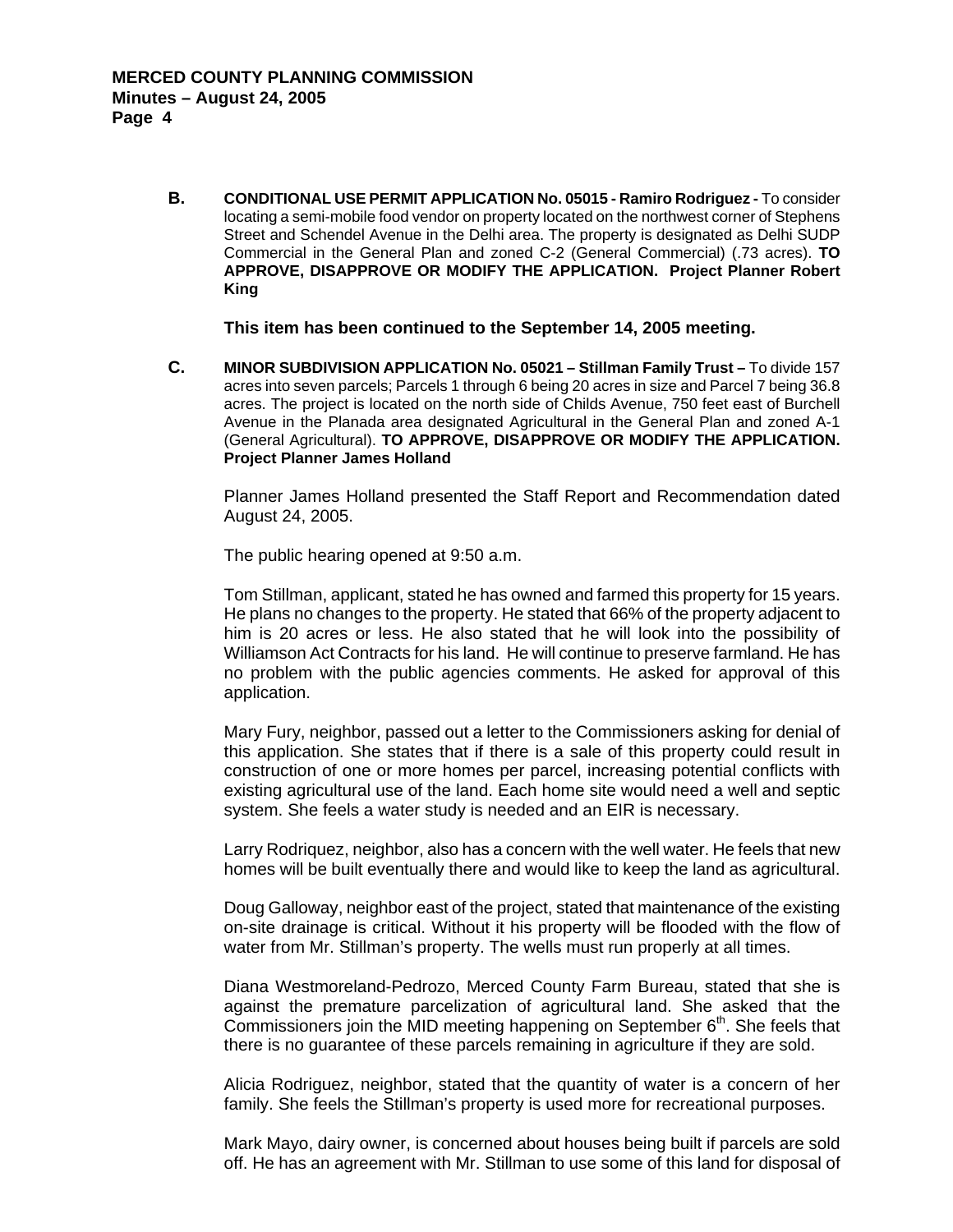#### **MERCED COUNTY PLANNING COMMISSION Minutes – August 24, 2005**

**Page 5** 

dairy wastes. His land is in the Williamson Act and he plans to farm there for generations. He is committed to preserving agricultural land.

Joyce Stillman, applicant, stated that the property is only used for grading. They only want to improve the land.

The public hearing closed at 10:32 a.m.

**MOTION: M/S TANNER - BUENDIA, AND CARRIED BY A VOTE OF 5 – 0, THE PLANNING COMMISSION DENIES MINOR SUBDIVISION APPLICATION No. 05021 DUE TO THE INABILITY TO MAKE THE LISTED FINDINGS IN THE STAFF REPORT.** 

**D. ADMINISTRATIVE APPLICATION No. 05030 – Victor Santoyo** – To locate a Semi-Mobile Food Vendor business (Taco Truck) on a vacant 0.6 acre parcel located at the southern end of the El Nido SUDP, immediately east of State Highway 59. The project site is designated Commercial-Transition (C-T) in the General Plan and zoned C-2 (General Commercial). **TO APPROVE, DISAPPROVE OR MODIFY THE APPLICATION. Project Planner James Holland**

Planner James Holland presented the Staff Report and Recommendation dated August 24, 2005.

The public hearing opened at 11:08 a.m.

Mike Smith, CCPS, stated that restrooms and electricity are available for this project. He agrees that hours of operation should be from 10am to 8pm. He asked for approval of this application.

Commissioner Buendia asked if there is handicapped parking available. Mr. Smith indicated that no handicapped parking spaces were proposed.

Chairman Sloan asked if Mr. Smith's client would be ok with reducing the hours of operation to 8pm from 10 pm. Mr. Smith replied that his client will agree to that change.

The public hearing closed at 11:11 a.m.

# **MOTION: M/S TANNER - BETTENCOURT, AND CARRIED BY A VOTE OF 5 - 0, THE PLANNING COMMISSION EXEMPTS ADMINISTRATIVE APPLICATION No. 05030, FROM CEQA.**

**MOTION: M/S TANNER - BETTENCOURT, AND CARRIED BY A VOTE OF 5 - 0, THE PLANNING COMMISSION CONCURS WITH THE STAFF REPORT AND RECOMMENDATION DATED AUGUST 24, 2005, AND MAKES THE 11 FINDINGS SET FORTH IN THE STAFF REPORT AND, BASED ON THOSE 11 FINDINGS, APPROVES ADMINISTRATIVE APPLICATION No. 05030 SUBJECT TO THE 10 CONDITIONS WITH A MODIFICATION TO CONDITION #3A REGARDING THE HOURS OF OPERATION AS SET FORTH IN THE STAFF REPORT AS FOLLOWS:** 

**Conditions:**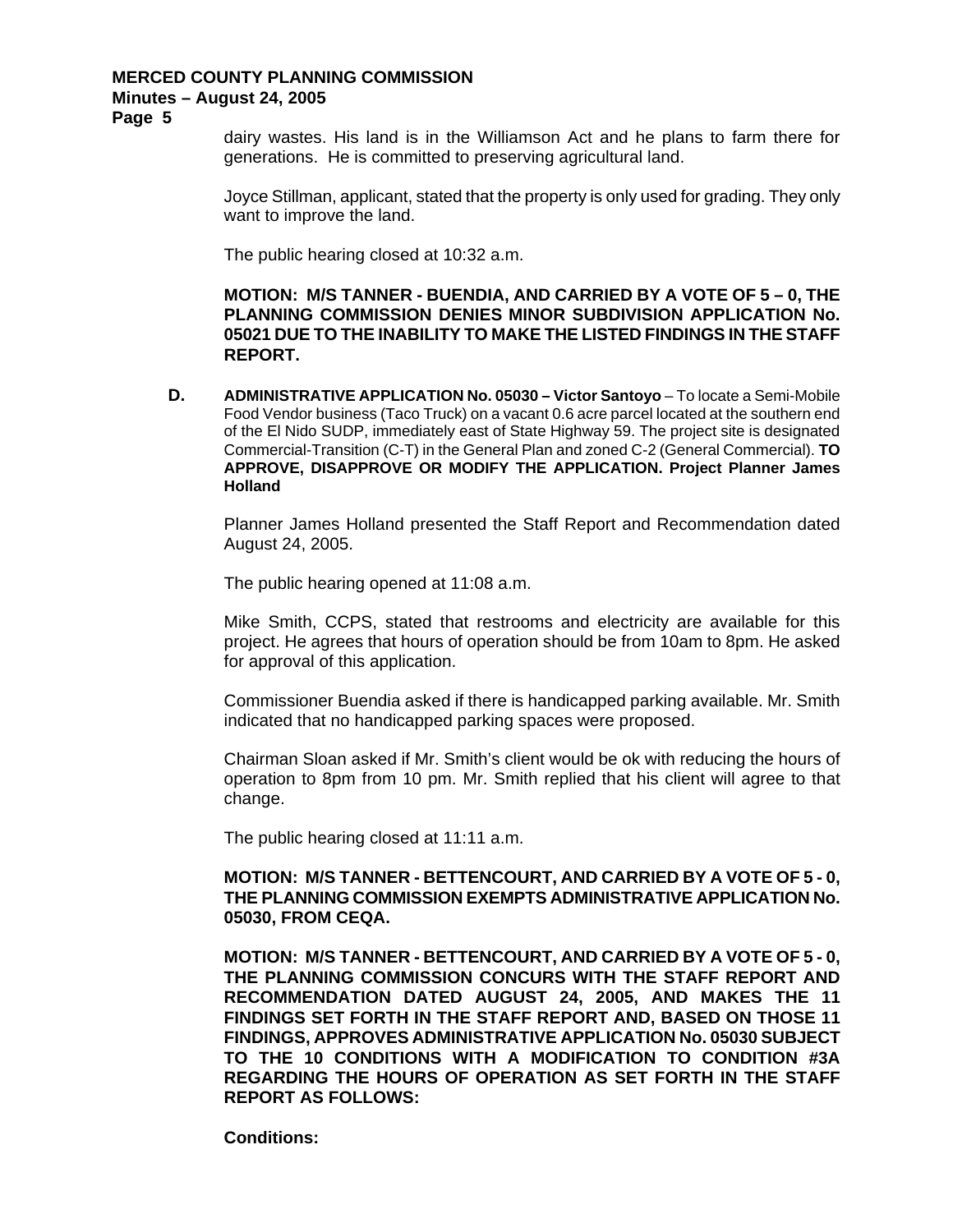# **MERCED COUNTY PLANNING COMMISSION Minutes – August 24, 2005**

**Page 6** 

- 1. Administrative Permit No. 05030 is to allow Victor Santoyo to locate and operate a semi-mobile food vending business on a 0.6 acre parcel known as Assessors Parcel Number 075-050-012. The property is located immediately east of state Highway 59 in the El Nido SUDP, approximately 950 feet south of its intersection with El Nido Road.
- 2. The application shall comply with all applicable regulations administered by the County. These regulations shall include, but not be limited to standards administered by the County Fire, Health, Planning and Public Works Departments.
- 3. The applicant shall comply with the Merced County Zoning Code Development Standards required for Semi-Mobile Food Vendors (§18.47.79.D) including, but not limited to the following:
	- a. Operating hours shall be limited to be between 10:00 a.m. to 8:00 p.m. on weekdays, Saturdays and Sundays.
	- b. Adequate trash receptacles shall be located adjacent to the vehicle.
	- c. The site shall be kept clean and free of litter at all times. Trash and garbage shall be removed from the site at the end of each day (§18.47.79.D.9.).
	- d. Wastewater generated by this use shall not be released on-site or into any storm drainage or irrigation system (§18.47.79.D8.).
	- e. Grease shall be disposed of consistent with the requirements of the Division of Environmental Health.
	- f. With the exception of a sign attached to the vehicle and approved by the Planning and Community Development Director, no additional signage shall be allowed on the property.
	- g. The approval to operate a semi-mobile food vending business on the subject property provided under Administrative Permit No. 05030 shall not be transferable to another operator.
- 4. The applicant shall consult with the Public Works Road Division to determine whether paving of the area to be used by his vending operation with either concrete or asphalt is required.
- 5. The applicant shall provide a minimum of three on-site parking spaces in the location shown on the approved plot plan. The parking spaces shall be clearly marked and signed and a minimum of one space sized and signed for handicapped use.
- 6. The applicant shall provide for the lighting of approved parking and vending areas consistent with the requirements of Section 18.40.04.E of the Zoning Code.
- 7. The applicant shall provide on-site restroom facilities for the truck operator, consistent with Health Department requirements.
- 8. The proposed vending truck shall be supplied with approved on-site water and power.
- 9. The applicant shall improve the existing site access driveway to CalTrans standards and obtain an encroachment permit for work (if any) done within the State right-of-way.
- 10. For the purpose of mitigation and/or condition monitoring, an inspection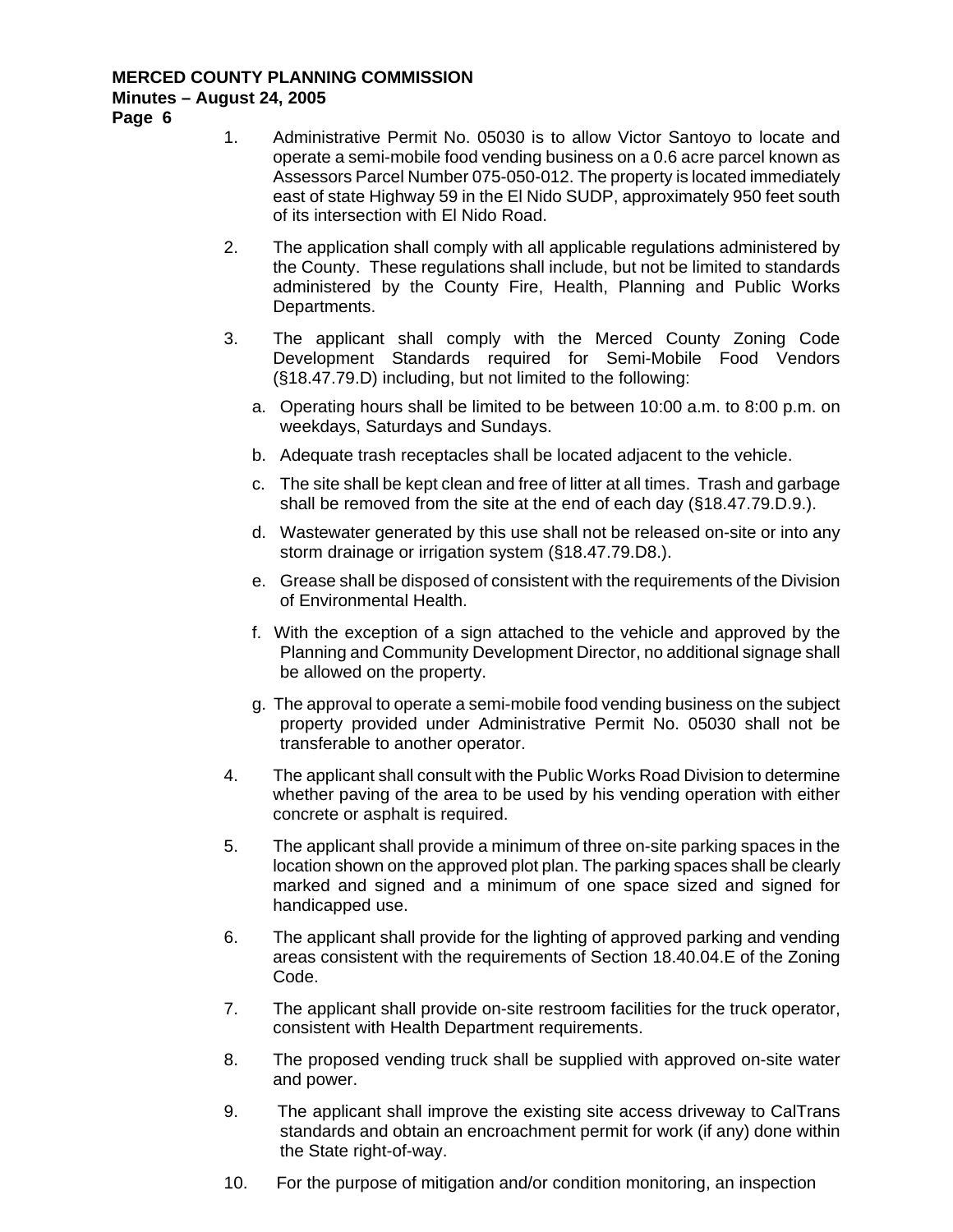fee in the amount of **\$144** shall be required. This fee shall be paid prior to initiation of the semi-mobile food vending business.

**E. ZONE CODE TEXT AMENDMENT No. 05002 - M.A. Maxwell -** To modify Chapter 18.08 - Residential Zones of the Merced County Zoning Code to allow considering a possible 10 percent reduction to the minimum lot width at front lot line requirement based upon consideration of certain criteria in all residential zoning districts (Interior and Corner Lots, but not Cul-de-sac or Bulb Connection Lots). This Zoning Code Text Amendment will apply countywide. **TO APPROVE, DISAPPROVE OR MODIFY THE APPLICATION. Project Planner Dave Gilbert** 

Planner Dave Gilbert presented the Staff Report and Recommendation dated August 24, 2005.

The public hearing opened at 11:24 a.m.

Duane Andrews, Golden Valley Engineering, recommended to the Planning Commissioners to approve the Zone Code Text Amendment.

The public hearing closed at 11:25 a.m.

**MOTION: M/S TANNER – BETTENCOURT, AND CARRIED BY A VOTE OF 3 - 0, COMMISSIONER MOBLEY AND COMMISSIONER BUENDIA ABSTAINED FROM VOTING DUE TO A CONFLICT OF INTEREST, THE PLANNING COMMISSION EXEMPTS ZONE CODE TEXT AMENDMENT No. 05002, FROM CEQA.** 

**MOTION: M/S TANNER - BETTENCOURT, AND CARRIED BY A VOTE OF 3 - 0, COMMISSIONER MOBLEY AND COMMISSIONER BUENDIA ABSTAINED FROM VOTING DUE TO A CONFLICT OF INTEREST, THE PLANNING COMMISSION CONCURS WITH THE STAFF REPORT AND RECOMMENDATIONS DATED AUGUST 24, 2005, AND MAKES THE 6 FINDINGS SET FORTH IN THE STAFF REPORT AND, BASED ON THOSE 6 FINDINGS, APPROVES ZONE CODE TEXT AMENDMENT No. 05002.**

#### **VI. CORRESPONDENCE**

Ruben Castillo presented to the Planning Commissioners the Common Law Doctrine of Incompatible Offices.

#### **VII. GENERAL BUSINESS**

**A. Joint Study Session with the Board of Supervisors – Agricultural Mitigation Recommendations from the Countywide Agricultural Preservation Strategies (CAPS) Committee** 

#### **VIII. DIRECTOR'S REPORT**

None

**IX. ADJOURNMENT**